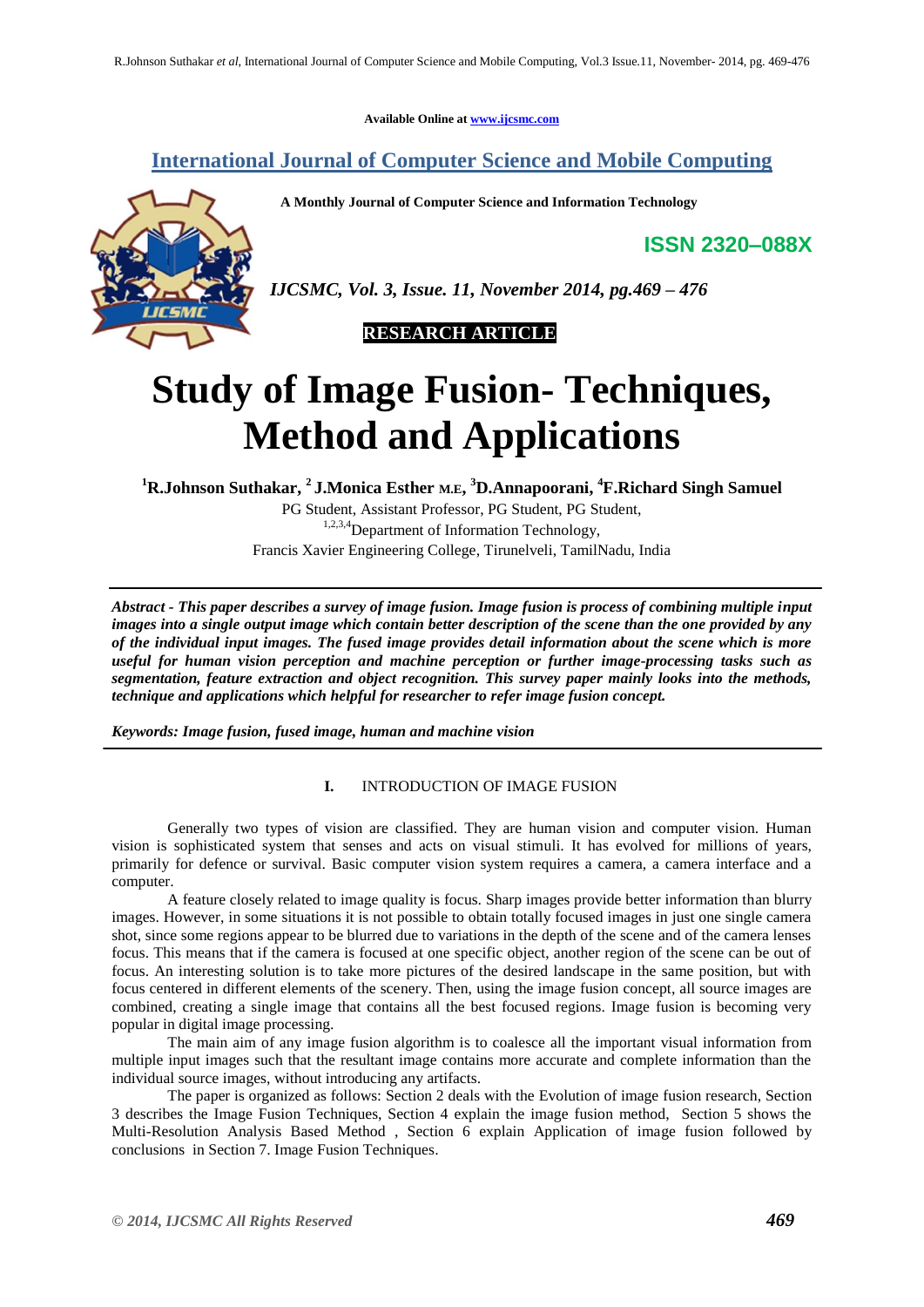## **II.** THE EVOLUTION OF IMAGE FUSION RESEARCH

The good image fusion method has the following properties. First, it can preserve most of the useful information of different images. Second, it does not produce artifacts which can distract or mislead a human observer or any subsequent image processing steps. Third it must be reliable and robust. Finally it should not discard any salient information contained in any of the input images.



#### Figure 1: Image Fusion Process

The first evolution of image fusion research is simple image fusion, which perform the basic pixel by pixel related operations like addition, subtraction, average and division. Normally fusion techniques which rely on simple pixel operations on the input image values. Now the following operations are described. **Addition**

## Addition is the simplest fusion operation. It works by estimating the average intensity value of the input images on a pixel-by-pixel basis. The technique assumes a semantic alignment and requires very accurate spatial and radiometric alignment. The technique has the advantage of suppressing any noise which is present in the input images.

### **Average**

The pixel average technique has the disadvantage that it tends to suppress salient image futures producing a low contrast image with a "washed-out" appearance.

## **Subtraction**

Subtraction is the complement to addition and is used as a simple fusion operator in change detection algorithms.

## **Multiplication**

Multiplication is not widely used as image fusion operators. However, one important image fusion application where multiplication is used in Brovey pan sharpening.



Figure 2: evolution of image fusion

The second evolution of image fusion research is pyramid decomposition based image fusion. The primitive fusion schemes perform the fusion right on the source images, which often have serious side effects such as reducing contrast. With the introduction of pyramid transform in mid80's, some sophisticated approaches began to emerge. People found that it would be better to perform the fusion in the transform domain.

More recently, with the development of wavelet theory, people began to apply wavelet decomposition to take the place of pyramid decomposition for image fusion. Actually wavelet transform can be taken as one special type of pyramid decompositions.

## **III.** IMAGE FUSION TECHNIQUES

In general, fusion techniques can be classified into different levels. They are signal level, pixel/data level, feature level and decision level.

**Signal level fusion** In signal based fusion, signals from different sensors are combined to create a new signal with a better signal to noise ratio than the originals signals.

**Pixel/ Data level fusion** is the combination of raw data from multiple sources into single resolution data, which are expected to be more informative and synthetic than either of the input data or reveal the changes between data sets acquired at different times.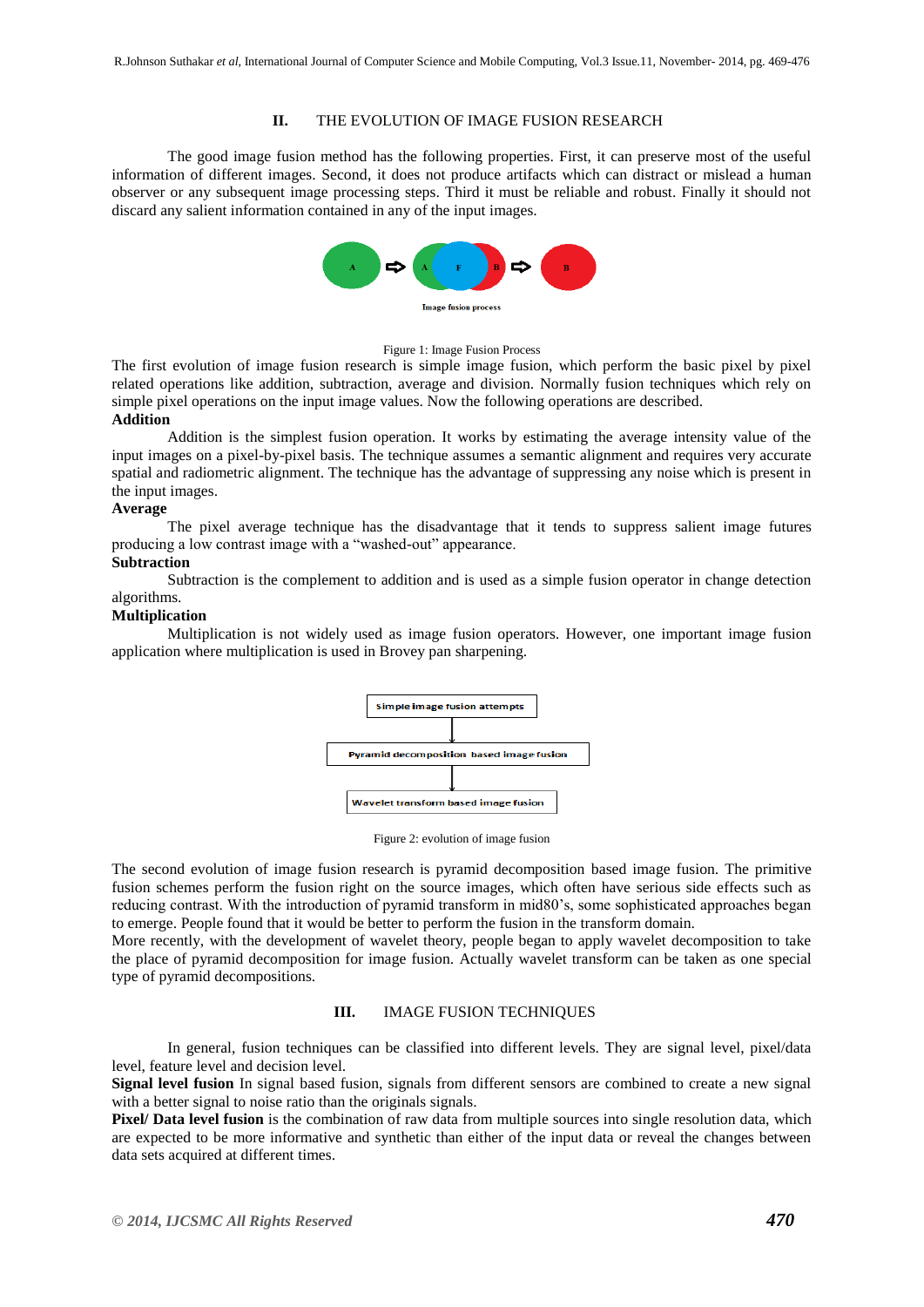**Feature level fusion** extracts various features, e.g. edges, corners, lines, texture parameters etc., from different data sources and then combines them into one or more feature maps that may be used instead of the original data for further processing. It used as input to preprocessing for image segmentation or change detection.

**Decision level fusion** combines the result from multiple algorithms to yield a final fused decision. When the results from different algorithms are expressed as confidences rather than decisions, it is called soft fusion. Otherwise it is called hard fusion. Methods of decision fusion include voting methods, statistical methods and fuzzy logic based methods.

## **IV.** IMAGE FUSION METHOD

Now a day's many fusion methods are available in research, but every new method based on the common characteristics on basics method. This paper contains some basic image fusion methods. They are IHS, PCA, BT, MRA and EMD. Here above methods described in theoretically.

#### *A. Intensity-Hue-Saturation (IHS) Image Fusion Method*

IHS is a common way of fusing high spatial resolution, single band, pan and low spatial resolution, multispectral remote sensing image. The R, G and B bands of the multispectral image are transformed into HIS components, replacing the intensity component by the pan image, and performing the inverse transformation to obtain a high spatial resolution multispectral image (see fig 3). HIS can enhance spatial details of the multispectral image and improve the textural characteristics of the fused, but the fusion image exist serious spectral distortion. The HIS transform is used for geologic mapping because the IHS transform could allow diverse forms of spectral and spatial landscape information to be combined into a single data set for analysis.



Figure 3: Block scheme of the IHS fusion method

Although the HIS method has been widely used, the method cannot decompose an image into different frequencies in frequency space such as higher or lower frequency. Hence the IHS method cannot be used to enhance certain image characteristics. The color distortion of HIS technique is often significant. To reduce the color distortion the PAN image is matched to the intensity component are stretching before the reverse transform. Image fusion based on the non sub sampled Contourlet transform (NSCT) and HIS achieved increased in retaining the spectral information and spatial details and better integration effect. With HIS transform, the segment based fusion was developed specifically or a spectral characteristics preserving image merge coupled with a spatial domain filtering.

### *B. The Brovey Transform image fusion*

The BT is based on the chromaticity transform. It is a simple method for combining data from multiple sensors with the limitation that only three bands are involved. It purpose is to normalize the three multispectral bands used for RGB display and to multiply the result by any other desired data to add the intensity or brightness component to the image.

This technique requires an experienced analyst for the specific adaptation of parameters. This produces development of a user friendly automated tool. The Brovey Transform was developed to avoid the disadvantages of the multiplicative method. It is a combination of arithmetic operations and normalizes the spectral bands before they are multiplied with the panchromatic image.

#### *C. Principal Component Analysis*

PCA transformation is a technique from statistics for simplifying a data set. It was developed by Pearson 1901 and Hotelling 1933, whilst the best modern reference is Jolliffe, 2002. The aim of the method is to reduce the dimensionality of multivariate data whilst preserving as much of the relevant information as possible.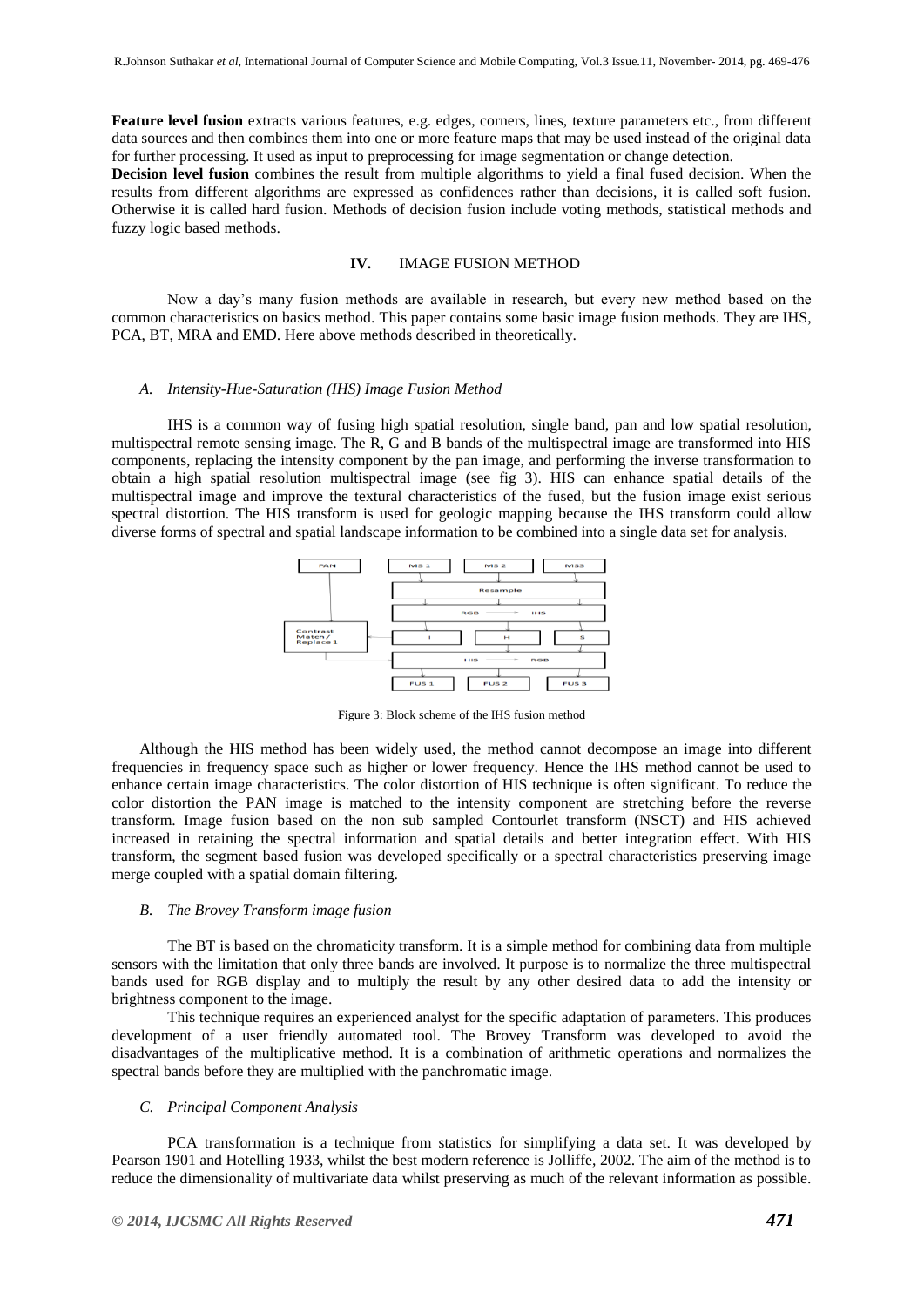It translates correlated data set to uncorrelated dataset. PCA data are often more interpretable than the source data. By using this method, the redundancy of the image data can be decreased.

The PCA involves a mathematical procedure that transforms a number of correlated variables into a number of uncorrelated variables called principal components. It computes a compact and optimal description of the data set. The first principal component is taken to be along the direction with the maximum variance.



The second principal component is constrained to lie in the subspace perpendicular of the first. Within this subspace, this component points the direction of maximum variance. The third principal component is taken in the maximum variance direction in the subspace perpendicular to the first and two. The PCA is also called as Karhunen-Loeve transform or the Hotelling transform. The PCA does not have a fixed set of basis vectors like FFT, DCT and wavelet etc.

In the fusion process, PCA method generates uncorrelated images  $(PC1, PC2, \ldots, PC_n)$ , where n is the number of input multispectral bands). The first principal component (pc1) is replaced with panchromatic band, which has higher spatial resolution than the multispectral images. Afterwards, the inverse PCA transformation is applied to obtain the image in the RGB color model as shown in Figure 4.

## **V.** MULTI RESOLUTION ANALYSIS BASED METHOD

Multiresolution analysis is one of the most promising methods in image processing. The MRA concepts was intimated by Meyer and Mallat, which provides a natural framework for the understanding for wavelet and pyramid transform bases. The first component to multiresolution analysis is vector spaces. The researcher classified the multiresolution in two ways, they are low resolution and high resolution. The vector space contain another vector space its higher resolution. Each vector space contains all vector spaces that are of low resolution.

#### *A. Pyramid Transformation*

The basic idea is to construct the pyramid transform of the fused image from the pyramid transforms of the source images and then fused image is obtained by taking inverse pyramid transform. Here are some advantages of pyramid transform:

1.It can provide information on the sharp contrast changes and human visual system is especially sensitive to these sharp contrast changes.

2.It can provide both spatial and frequency domain localization

Several types of pyramid decomposition are used or developed for image fusion such as

- o Laplacian Pyramid
- o Ratio of low pass pyramid
- o Gradient Pyramid

#### *Laplacian Pyramid*

Image pyramids is a multiresolution analysis model. The Laplacian Pyramid implements a pattern selective approaches to image fusion, so that the composite image is constructed not a pixel at a time.. The basic idea is to perform a pyramid decomposition on each source image then integrate all these decomposition to form a composite representation and finally reconstruct the fused image by performing an inverse pyramid transform. Schematic diagram of the Laplacian Pyramid fusion method is shown in figure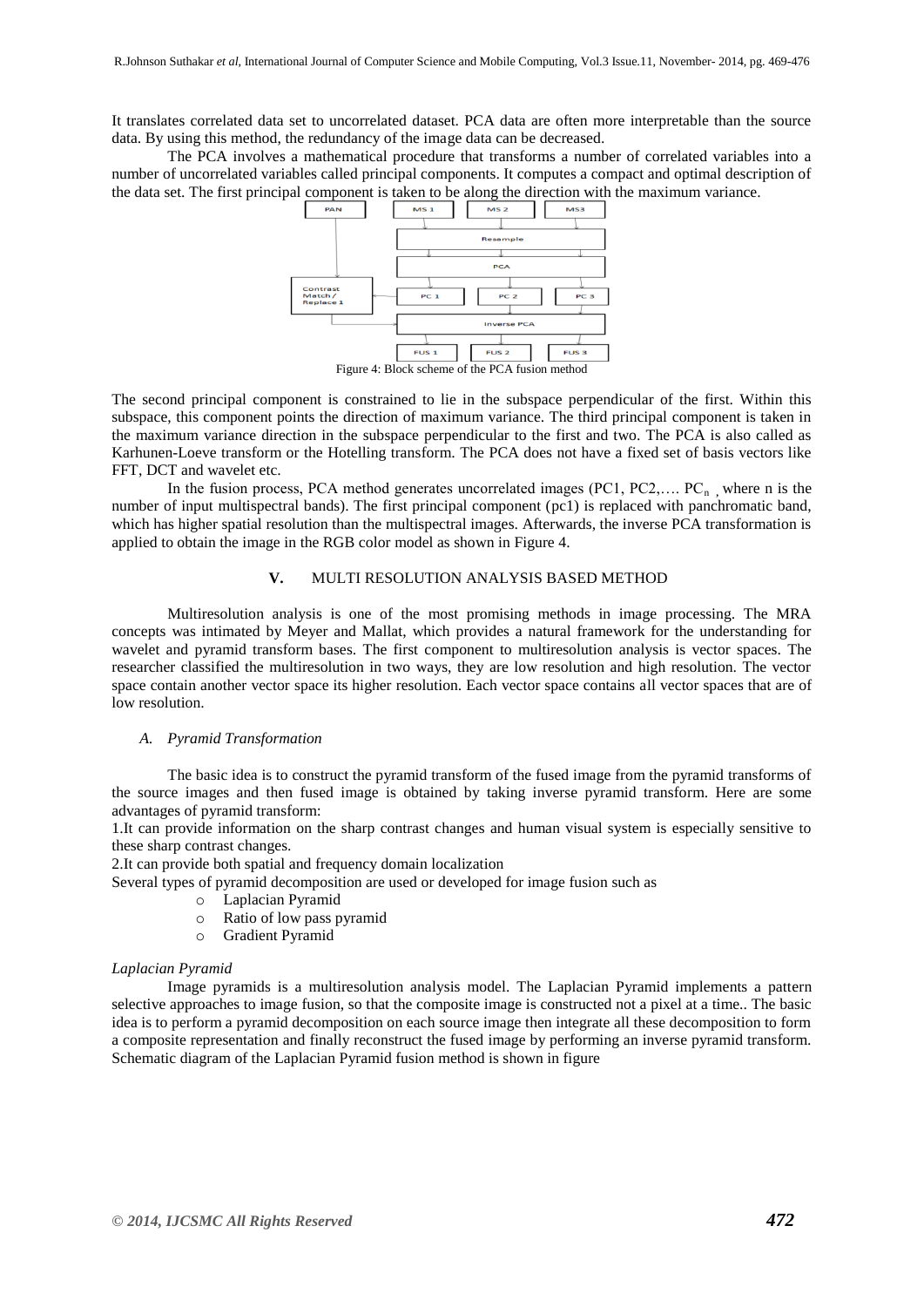

Figure 5: Block scheme of the Laplacian Pyramid fusion method

Laplacian Pyramid used several modes of combination such as selection or averaging. In the first one the combination process selects the component pattern from the source and copies it to the composite pyramid, while discarding the less pattern. In the second one, the process averages the sources patterns.

#### *B. Wavelet Transform*

The wavelet transform has become a very useful tool for image fusion. The wavelet based approach is appropriate for performing fusion takes for the following reasons

1. It is a multiscale (multiresolution) approach well suited to manage the different image resolutions.

2. The discrete wavelet transform allows the image decomposition in different kinds of coefficients preserving the image decomposition

3. Such coefficients coming from different images can be appropriately combined to obtain new coefficients so that the information in the original images is collected appropriately.

4. Once the coefficients are merged, the final fused image is achieved through the inverse discrete wavelets transform (IDWT), where the information in the merged coefficients is also preserved.

The key step in image fusion based on wavelets is that of coefficients combination in order to obtain the best quality in the fused image. This can be achieved by set of strategies.



Fig. 6 illustrates two diagrams for generic MSD approaches. In Fig. 6(a) the source images must have identical spatial resolutions. Hence, if their resolutions are different, an image resampling (RS) followed by an image registration (IR) strategies are previously required. The DWT is applied to both images and a decomposition of each original image is achieved.

Only coefficients of the same level and representation are to be fused, so that the fused multiscale coefficients can be obtained. Once the fused multiscale is obtained, through the IDWT, the final fused image is achieved. In Fig. 6(b) there are two sources images with different resolution levels, the DWT is only applied to the image with the higher spatial resolution and then obtain a multiscale image representation for such image. Here only a unique type of coefficients belonging to the multiscale representation of the higher-resolution image and the original pixels of the smaller image are to be fused. A fused multiscale representation is obtained and as before, through the IDWT the final fused image is achieved.



**Image registration** IR is the process that transforms several images into the same coordinate system. IR can align the out-of-shape images to be the same as the given image.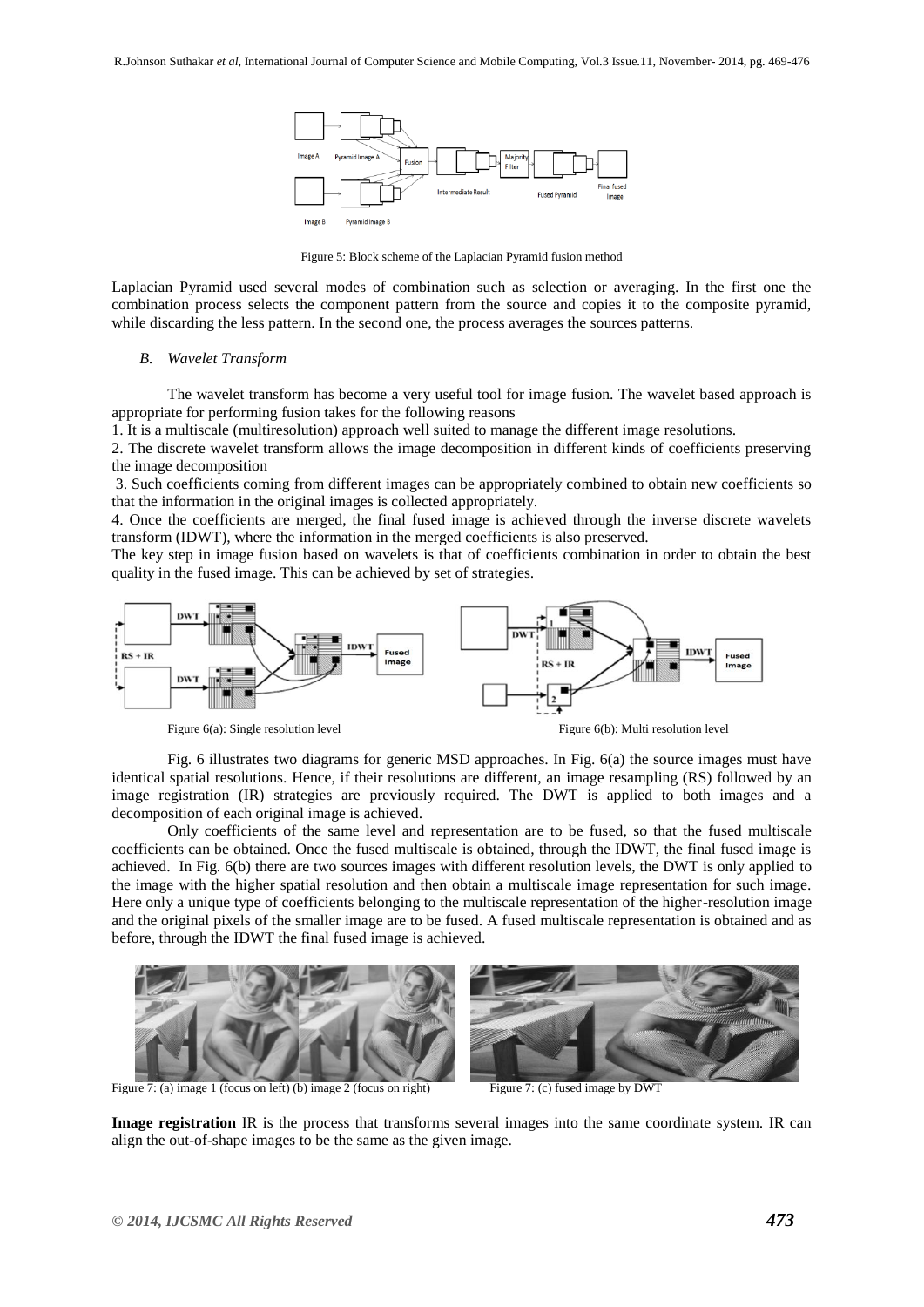**Image resampling** RS is the used to create a new version of the original image with a different width and height in pixels. Simply speaking, RS can change the size of the image. Increasing the size is called upsampling, and decreasing the size is called downsamplig.

**Histogram matching** Consider two images X and Y. If Y is histogram-matched to X, the pixel values of Y is changed by a nonlinear transform such that the histogram of the new Y is the as that of X.

### **VI.** EMPIRICAL MODE DECOMPOSITION

Empirical mode decomposition is a data driven time frequency technique which adaptively decompose a signal by means of a finite set of AM/FM modulated components. These components called "intrinsic mode functions" (IMF<sub>S)</sub> represent the oscillation modes embedded in the data. By definition an IMF is a function for which the number of zero crossing differs by at most one and the mean of the two envelopes associated with the local maxima and local minima is approximately zero.



Figure 8 a and b: Partially defocused images. Top: Foreground focus. Bottom: Background focus. Figure 8 c: All-in-focus image obtained by bivariate EMD

In theory it is natural to consider EMD for fusion due to its ability to separate spatial frequencies in an adaptive way. It is fully data driven, it is unlikely that matching IMFs will be produced for heterogeneous sources. To use EMD for data fusion the following problems have to be addressed

- The number of IMF<sub>s</sub> from each source must be equal
- The IMF<sub>s</sub> properties from each source should also be matched to enable a meaningful comparison.

## **VII.** APPLICATION OF IMAGE FUSION

Image Fusion has become a commonly used technology to increase the visual interpretation of the images in various applications like enhanced vision system, medical diagnosis, robotics, military and surveillance to name a few. It has been widely used in many fields such as object identification, classification and change detection.

## **Object identification**

In order to maximize the amount of information extracted from satellite image data useful products can be found in fused images.

## **Classification**

Classification is one of the key tasks of remote sensing applications. The classification accuracy of remote sensing images is improved when multiple source image data are introduced to the processing.

## **Change detection**

Change detection is the process of identifying differences in the state of an object by observing it at different times. Change detection is an important process in monitoring and managing natural resources and urban development because it provides quantitative analysis of the spatial distribution of the population of interest. Image fusion for change detection takes advantage of the different configurations of the platforms carrying the sensors.

## *A. Applications of image fusion in various departments*

The department of Defense community focuses on problems involving the location, characterization and identification of dynamic entities such as emitters, platforms, weapons and military units. Examples of DoDrelated applications include ocean surveillance, air-to-air defense, battlefield intelligence, surveillance and target acquisition, and strategic warning and defense. Each of these military applications involves a particular focus, a sensor suite, a desired set of inferences, and a unique set of challenges, as shown in Table 1.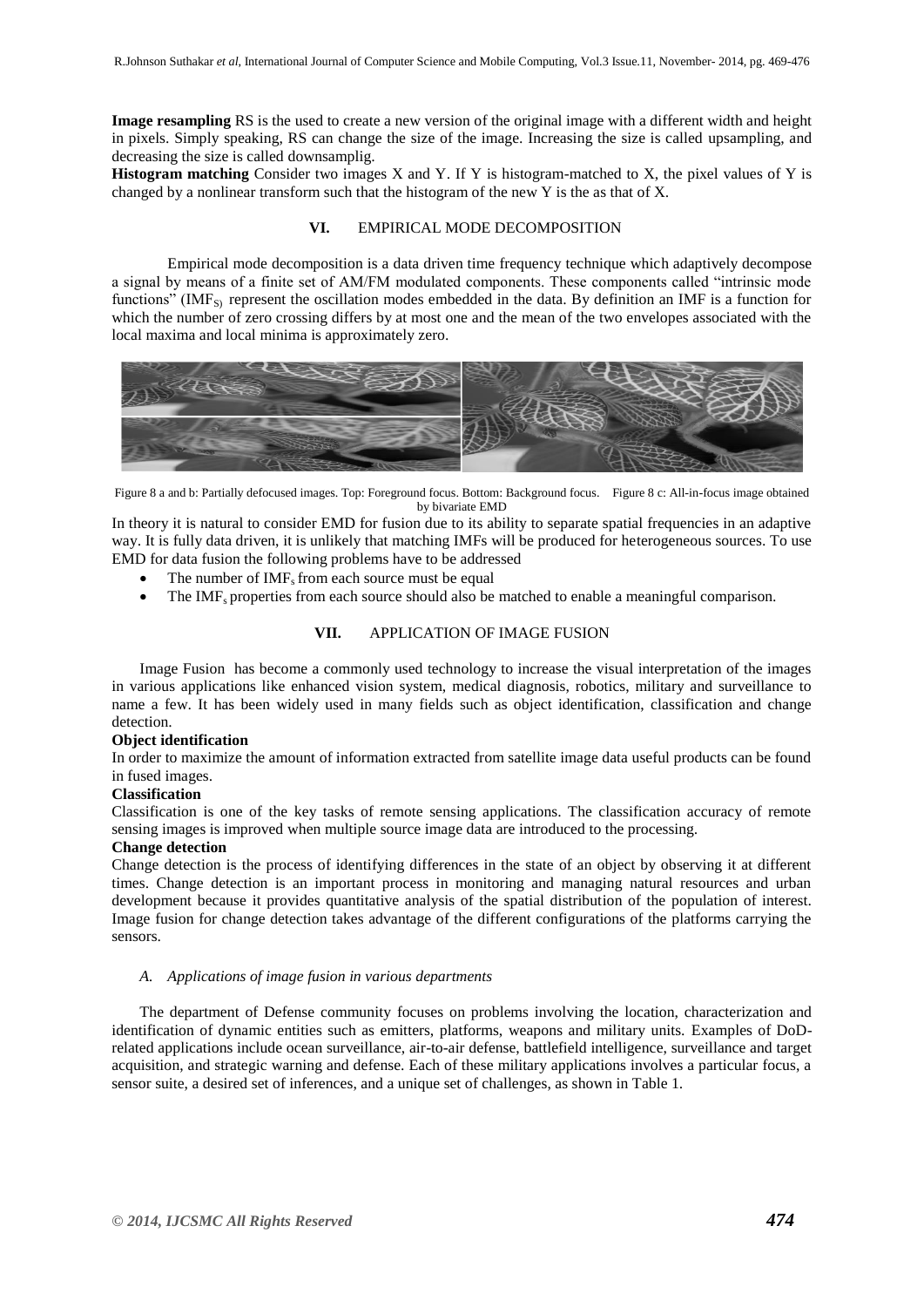| <b>Specific Applications</b>                                                     | Inferences Sought by Data<br><b>Fusion Process</b>                          | <b>Surveillance</b><br><b>Volume</b>                      | <b>Sensor Platforms</b>                                               |
|----------------------------------------------------------------------------------|-----------------------------------------------------------------------------|-----------------------------------------------------------|-----------------------------------------------------------------------|
| Ocean surveillance                                                               | tracking<br>Detection,<br>and<br>identification of aircraft                 | Hundreds of nautical<br>miles Air/surface                 | Ships,<br>aircraft.<br>submarines,<br>ground<br>based and ocean based |
| Air-to-air and surface to<br>air defense                                         | Detection,<br>tracking<br>and<br>identification of aircraft                 | Hundreds of miles                                         | Ground based Aircraft                                                 |
| intelligence,<br><b>Battlefield</b><br>surveillance<br>and target<br>acquisition | Detection and identification of<br>potential ground targets                 | Tens of hundreds of<br>miles<br>about<br>a<br>battlefield | Ground based Aircraft                                                 |
| warning<br>Strategic<br>and<br>Defense                                           | Detection of indication<br>of<br>impending strategic actions                | Global                                                    | <b>Satellites Aircraft</b>                                            |
| <b>Robotics</b>                                                                  | Object location/recognition<br>Guide the locomotion of robot                | Microscopic to tens<br>of feet about the<br>robot         | Robot body                                                            |
| <b>Medical Diagnoses</b>                                                         | Location/identification<br>of<br>abnormalities<br>and<br>tumors.<br>disease | Human body volume                                         | Laboratory                                                            |
| Environmental<br>monitoring                                                      | Location/identification<br>of<br>natural phenomena                          | Hundreds of miles                                         | Underground samples                                                   |

Table 1:- Fusion application in Various System

## **VIII.** CONCLUSION

Due to the advances in satellite technology, a great amount of image data has been available and has been widely used in different applications. Thus, image data fusion has become a valuable tool used to integrate the best characteristics of each sensor data involved in the processing.

Indeed, the above techniques, method and applications are used for researchers, to refer the image fusion.. The fusion quality often depends upon the user's experience, the fusion method, and upon the data set being fused. The objective of a fusion process is to generate a hybrid image with the highest possible spatial information content while still preserving good spectral information quality. Unfortunately, this task is not easy. In the next few years, Experts expect that especially high-level fusion techniques combining different data sources and different sensors, e.g. in a sensor network, will be widely used for quantitative modeling and inversion of the biophysical parameters and ecological modeling, in addition to map updating.

#### **REFERENCES**

[1]. A. Goshtasby and S. Nikolov, "Image fusion: Advances in the state of the art," *Inf. Fusion*, vol. 8, no. 2, pp. 114–118, Apr. 2007.

[2]. Leila Fonseca1, Laercio Namikawa, Emiliano Castejon, Lino Carvalho, Carolina Pinho and Aylton Pagamisse "Image Fusion for Remote Sensing Applications", Image Fusion and Its Application, pp 153-173.

[3]. M.Pradeep "Implementation of Image Fusion algorithm using MATLAB (LAPLACIAN PYRAMID)".

[4]. Sascha Klonus , Manfred Ehlers "Performance of evaluation methods in image fusion", 12th International Conference on Information Fusion Seattle, WA, USA, July 6-9, 2009.

[5]. Gonzalo Pajares , Jesus Manuel de la Cruz " A wavelet-based image fusion tutorial" Pattern Recognition 37  $(2004)$  1855 – 1872.

[6]. H.B. Mitchell "Image Fusion Theories, Techniques and Applications".

[7]. Yufeng Zheng "Image Fusion and Its Applications".

[8]. David L. Hall, Ph.D "Handbook of Multisensor Data Fusion".

[9]. http://www.ece.lehigh.edu/SPCRL/IF/image fusion.htm#Image fusion. Investigation of Image fusion, LEHIGH University.

[10]. Jiang Dong , Dafang Zhuang, Yaohuan Huang and Jingying Fu "Advances in Multi-Sensor Data Fusion: Algorithms and Applications" *Sensors* 2009, *9*, 7771-7784.

[11]. Shih-Gu Huang "Wavelet for Image Fusion" National Taiwan University.